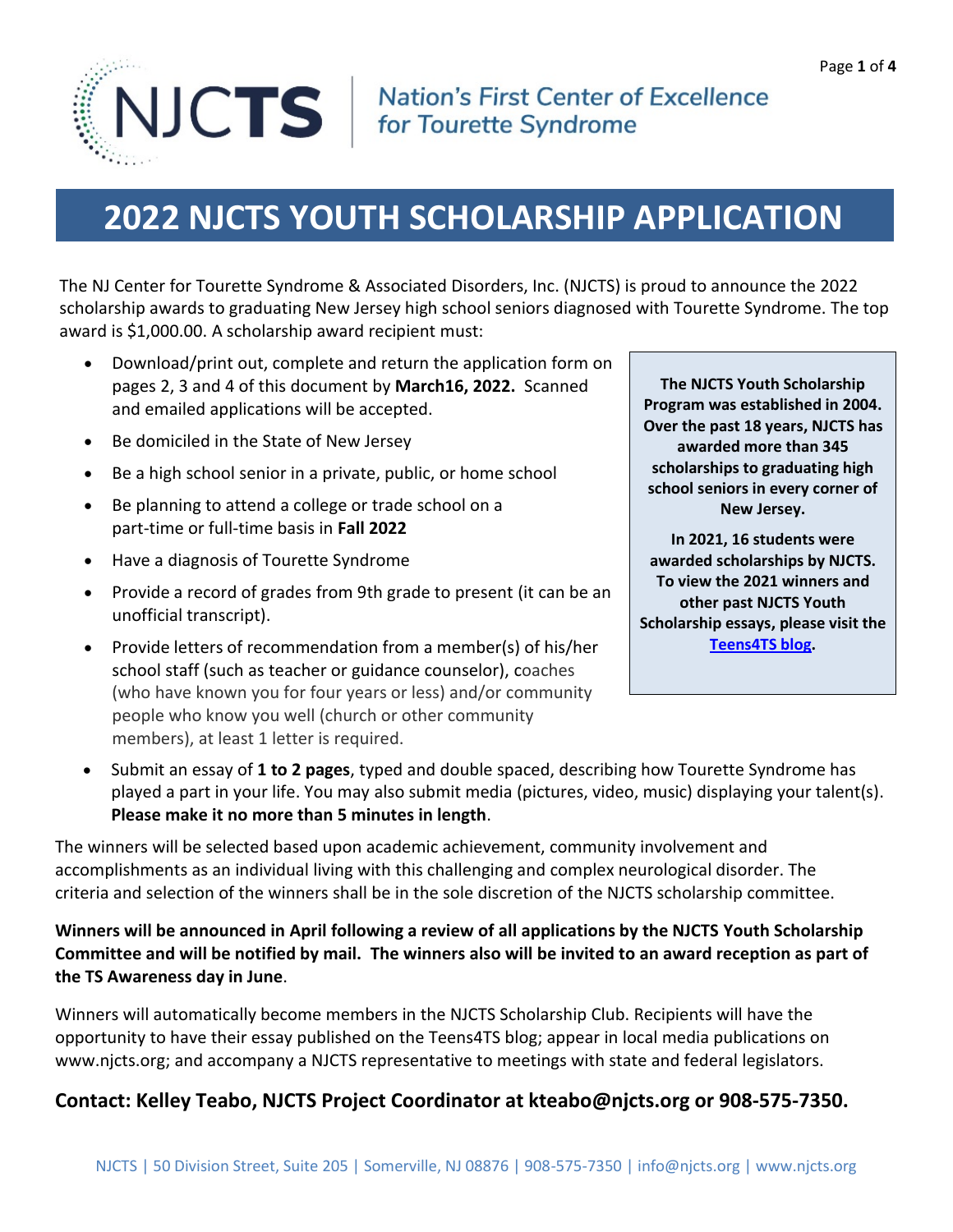# **2022 NJCTS YOUTH SCHOLARSHIP APPLICATION**

This completed application, along with all submissions, must be received in the NJCTS office by **March 16, 2022:** NJCTS, 50 Division Street, Suite 205, Somerville, NJ, 08876. Feel free to use additional sheets if necessary:

|                                                                                                                                                                                                                                | Last Name: MI: Manner Manner Manner Miller Manner Miller Miller Miller Miller Miller Miller Miller Miller Miller          |  |      |  |  |
|--------------------------------------------------------------------------------------------------------------------------------------------------------------------------------------------------------------------------------|---------------------------------------------------------------------------------------------------------------------------|--|------|--|--|
|                                                                                                                                                                                                                                |                                                                                                                           |  |      |  |  |
|                                                                                                                                                                                                                                |                                                                                                                           |  |      |  |  |
|                                                                                                                                                                                                                                |                                                                                                                           |  |      |  |  |
|                                                                                                                                                                                                                                |                                                                                                                           |  |      |  |  |
| High School Name: Name and School Name and School Name and School Name and School Name and School Name and School Name and School Name and School Name and School Name and School Name and School Name and School Name and Sch |                                                                                                                           |  |      |  |  |
|                                                                                                                                                                                                                                |                                                                                                                           |  |      |  |  |
|                                                                                                                                                                                                                                | Name of Guidance Counselor/Advisor: Manual Community of Guidance Counsel and Advisor Counsel and Advisor Couns            |  |      |  |  |
|                                                                                                                                                                                                                                |                                                                                                                           |  |      |  |  |
| College/trade school you will attend OR what colleges/trade schools you have applied to:                                                                                                                                       |                                                                                                                           |  |      |  |  |
|                                                                                                                                                                                                                                |                                                                                                                           |  |      |  |  |
|                                                                                                                                                                                                                                |                                                                                                                           |  |      |  |  |
|                                                                                                                                                                                                                                | I have enclosed a letter from my school outlining grades or transcript (official or unofficial) of<br>high school career. |  |      |  |  |
|                                                                                                                                                                                                                                | I certify that I have been diagnosed as having Tourette Syndrome.                                                         |  |      |  |  |
|                                                                                                                                                                                                                                |                                                                                                                           |  |      |  |  |
|                                                                                                                                                                                                                                | <b>Applicant's signature</b>                                                                                              |  | Date |  |  |
|                                                                                                                                                                                                                                | As a parent or guardian of the applicant I certify that he or she has been diagnosed as having<br>Tourette Syndrome.      |  |      |  |  |
|                                                                                                                                                                                                                                | Parent or guardian's signature                                                                                            |  | Date |  |  |
|                                                                                                                                                                                                                                |                                                                                                                           |  |      |  |  |

### **Contact: Kelley Teabo, NJCTS Project Coordinator at kteabo@njcts.org or 908-575-7350.**

NJCTS | 50 Division Street, Suite 205 | Somerville, NJ 08876 | 908-575-7350 | info@njcts.org | www.njcts.org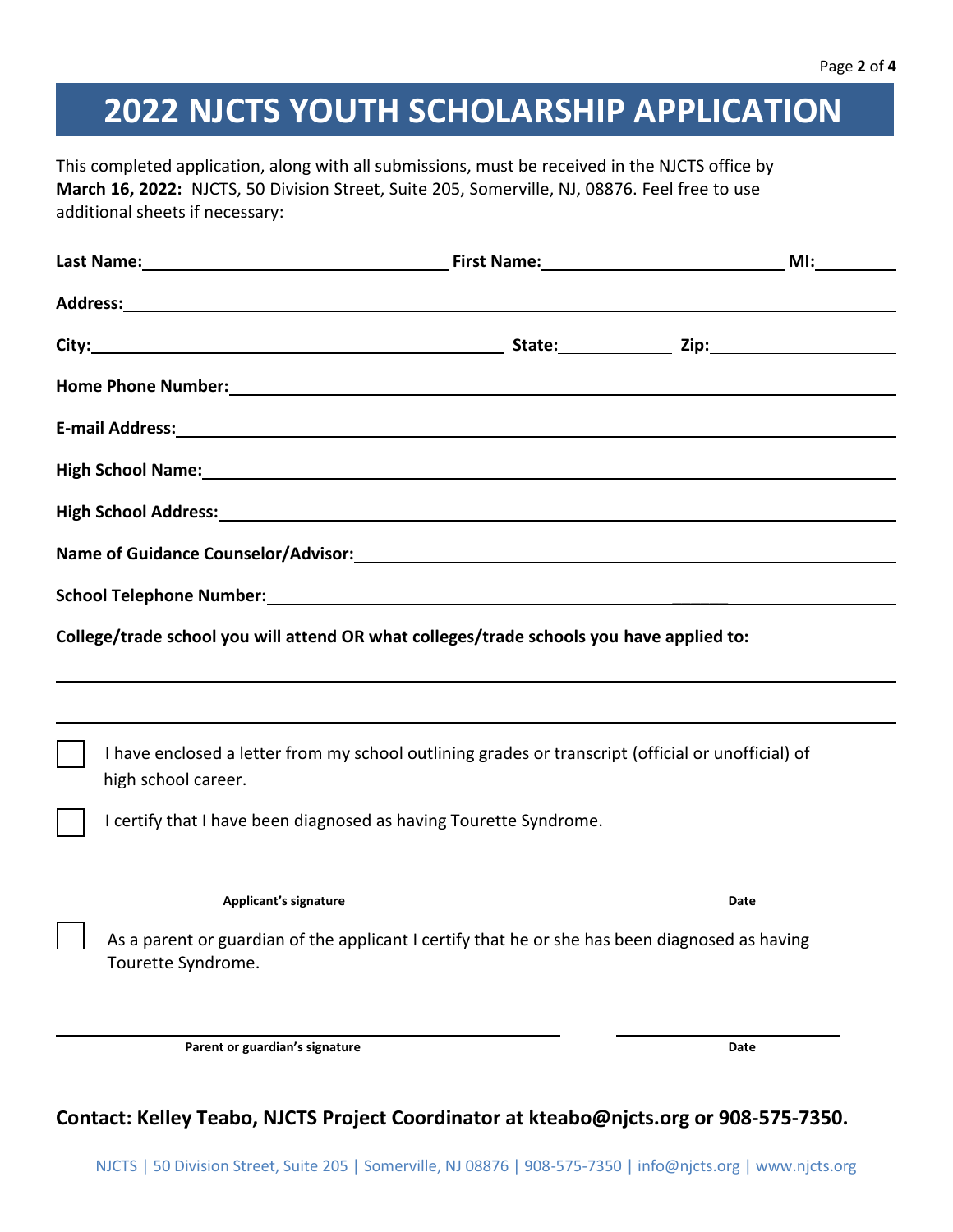## **2022 NJCTS YOUTH SCHOLARSHIP APPLICATION**

This completed application, along with all submissions, must be received in the NJCTS office by **March 16, 2022:** NJCTS, 50 Division Street, Suite 205, Somerville, NJ, 08876. Feel free to use additional sheets if necessary. I am submitting along with this application (check all that apply):

|                                                                                                                                                    | Media (pictures, video, music) submitted using _________________________________                                                                                                                                                                                                                      |
|----------------------------------------------------------------------------------------------------------------------------------------------------|-------------------------------------------------------------------------------------------------------------------------------------------------------------------------------------------------------------------------------------------------------------------------------------------------------|
| etc), or (2) uploaded files (mp3, jpg) to https://spaces.hightail.com/uplink/NJCTS.                                                                | - Picture and music submissions may be submitted as either (1) links to media uploaded to a third party website (i.e. soundcloud, google, youtube,                                                                                                                                                    |
| with the password to watch your video.                                                                                                             | - Video submissions must be uploaded to a video player website such as YouTube or Vimeo. If privacy is a concern with videos, YouTube videos can<br>be set to "unlisted" so only those with a link can watch them. Vimeo videos can be set to "Only people with a password" and you can provide NJCTS |
| - Links for media submissions should either be emailed to kteabo@njcts.org or typed on your paper application. Picture and music files<br>pic1.jpg | submitted via https://spaces.hightail.com/uplink/NJCTS should have your name in the file's name. Example. Song1-JohnSmith.mp3, or JSmith-                                                                                                                                                             |
| 1. Provided one or two letters of recommendation: (at least one is required)<br>Yes, enclosed                                                      |                                                                                                                                                                                                                                                                                                       |
| 2.<br>separate sheet of paper)<br>Separate sheet of paper)<br>Separate sheet of paper)                                                             | List your extracurricular activities in high school either at the school or elsewhere: (may be submitted on                                                                                                                                                                                           |
|                                                                                                                                                    |                                                                                                                                                                                                                                                                                                       |
|                                                                                                                                                    |                                                                                                                                                                                                                                                                                                       |
| 3.                                                                                                                                                 | List any employment held during high school, indicating summer or part-time during school: (may be                                                                                                                                                                                                    |
|                                                                                                                                                    |                                                                                                                                                                                                                                                                                                       |
|                                                                                                                                                    |                                                                                                                                                                                                                                                                                                       |
|                                                                                                                                                    |                                                                                                                                                                                                                                                                                                       |

**Contact: Kelley Teabo, NJCTS Project Coordinator at kteabo@njcts.org or 908-575-7350.**